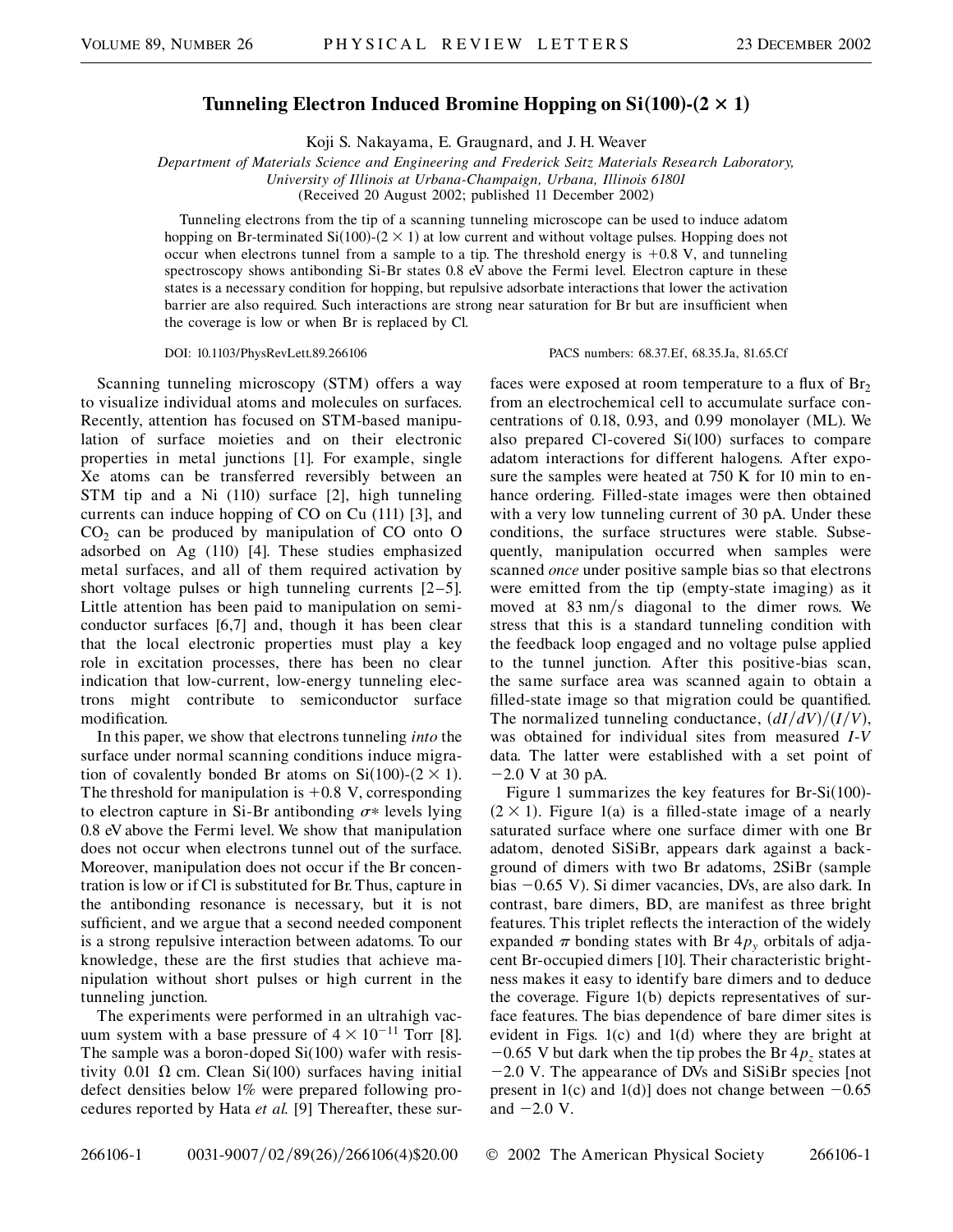

FIG. 1. (a) Filled state image of nearly saturated Br-Si(100)-( $2 \times 1$ ) showing a bare dimer, BD, a dimer with one Br adatom, SiSiBr, and a dimer vacancy that appear dark against a background from dimers with two Br adatoms (sample bias  $-0.65$  V, tunneling current 30 pA,  $80 \times 80 \text{ Å}^2$ ). (b) Schematic of a bare dimer, a dimer with one Br adatom, a dimer vacancy, and dimers with two Br adatoms. (c) and (d) are empty-states images with sample biases of  $-0.65$  and  $-2.0$  V. The bare dimer appears as a bright triplet when imaged at  $-0.65$  V; it becomes darker at  $-2.0$  V. The appearance of the dimer vacancy does not change. The image size is  $60 \times 60$   $\AA^2$ .

Figures  $2(a)-2(f)$  make it possible to visualize the effect of tunneling electrons [sample bias  $-1.0 \text{ V}$  for  $2(a)$  and  $2(d)$  and  $-0.65$  V otherwise; current 30 pA; Br coverage 0.99 ML]. At  $-1.0$  V, the triplet features are slightly darker than when imaged at  $-0.65$  V. Images  $2(d)-2(f)$  were obtained on the same areas as  $2(a)-2(c)$ after scanning *once* at a sample bias of  $+1.5$  V (current 30 pA). Comparison demonstrates that the bare dimers in 2(a) moved along the dimer row. Arrow I indicates movement by three units (at least six Br hopping events), as depicted in 2(g), and arrow II points to a site that moved by eight units [11].Whereas electrons from the tip induced tandem Br migration in most cases, they could also induce single atom migration. This is evident in 2(e) and 2(f) where the bare dimers in 2(b) and 2(c) were replaced by SiSiBr features that were imaged as single dark spots. Arrows identify places where this occurred, and the initial and final configurations are illustrated in  $2(g)$  for events III and IV. At least three Br hops would be necessary to account for the changes in features III, and four must occur for feature IV. Conversion of feature V would require displacement of at least ten Br atoms as the Br vacancy moved along the dimer row. Br adatoms moved randomly along the row whereas hopping across dimer rows was not observed [12].

Herrmann and Boland [13] recently reported STM images obtained at 725 K where some dimer-sized features appeared to be bright on one half and dark on the other, like the dark half-dimers produced in Figs. 2(e) and 2(f) by electron tunneling. Their STM images were taken with a tip bias of  $-1.7$  V, where electrons tunneled into the surface. They argued that dark half-dimers reflected units with a missing Si *atom* and two Br adatoms on the unpaired Si atom,  $SiBr<sub>2</sub>$ . Thus, the final configuration of III in Fig. 2(g) would have two Si vacancies and two  $SiBr<sub>2</sub>$  units instead two  $SiSiBr$  units. To confirm that the features were indeed Br adatom vacancies on a dimer, we imaged surfaces as a function of Br concentration, finding that the density of dark half-dimers decreased with  $Br_2$  exposure [14]. We conclude that they are not Si vacancies [15].

The probability that a Br atom would hop can be determined by comparing images such as Fig. 2 obtained before and after electron exposure (positive-bias tunneling). Figure 3(a) summarizes the dependence of the hop probability on applied voltage, obtained by analyzing about 200 bare dimer sites for each point. The probability indicates a steady increase with sample voltage. This suggests that there is only one process for Br hopping. The yield can be determined from the total number of events and the total number of incident electrons [16]. It increased monotonically from  $3.5 \times 10^{-11}$  to  $4.2 \times$  $10^{-10}$  atom/electron from  $V = 1.0$  to 1.6 V for a surface with 0.93 ML of Br. This hopping yield is similar to the yield of H desorption induced by high tunneling currents from H-terminated Si(100) [6].

The dependence of hopping on bias voltage can reflect either an energy dependence of the excitation cross section or the changing electric field as the moving tip couples with the dipole moment induced by the adatom [17]. The electric field increases as the separation between the tip and sample decreases. In contrast, the field does not vary significantly with tunneling current because the separation depends logarithmically on current. Therefore, if the field effect is negligible, then the number of events should be proportional to the number of electrons. To determine whether this were true, we varied the current while maintaining a fixed bias voltage. Figure 3(b) shows that the hopping probability increased linearly with tunneling current. We conclude that the hopping mechanism is related to the excitation cross section.

The question remains as to the physical origin of atom hopping. In principle, energetic electrons can either be captured in a surface resonance or they can induce electronic excitations. Though neither had been connected with atom manipulation, either can cause atom displacement via a Frank-Condon process. To determine whether Br migration on  $Si(100)$  is related to a specific electronic state, we performed local conductance measurements. Figure 4 shows normalized  $dI/dV$  spectra for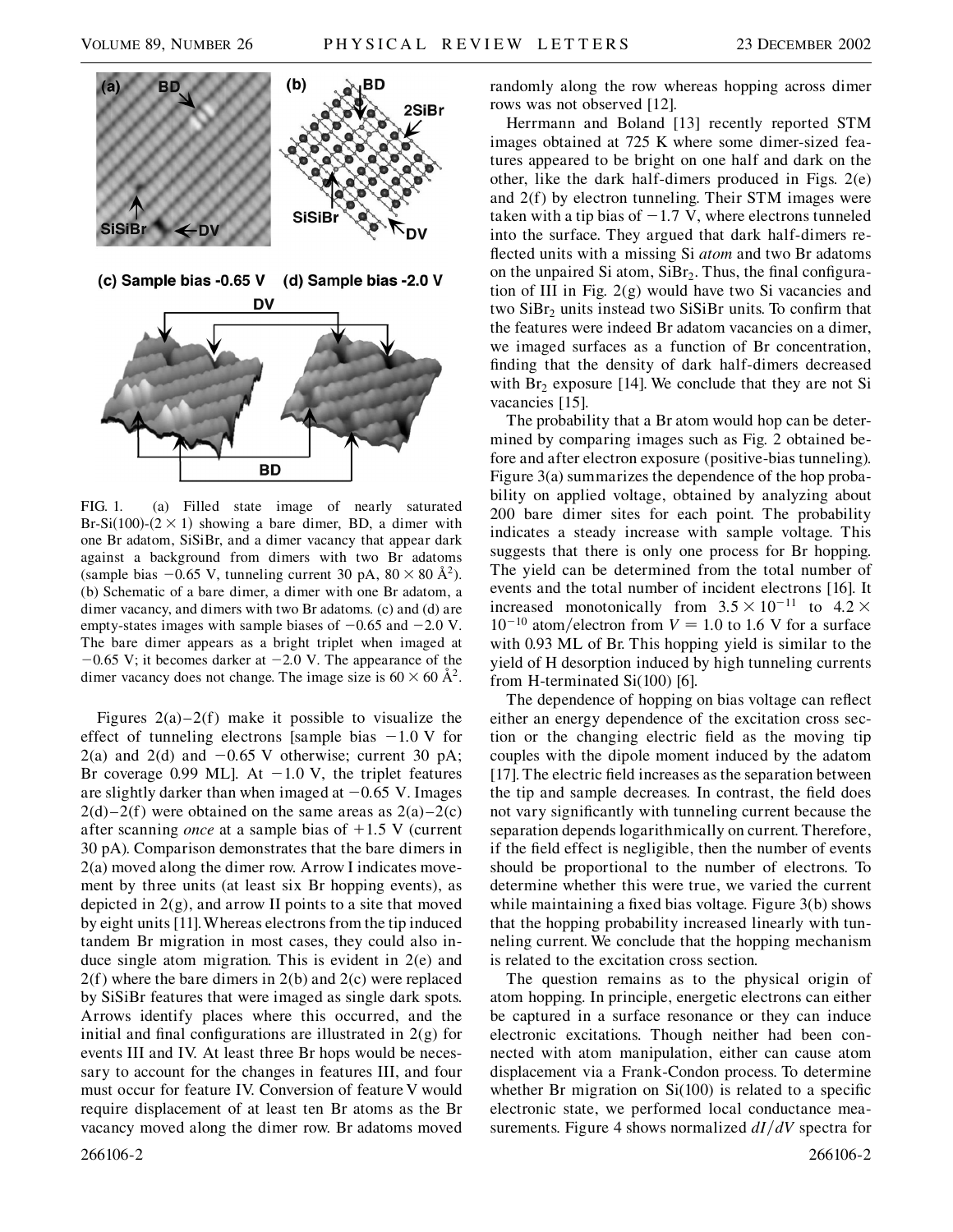

FIG. 2. Filled state images for Br-Si(100) with a coverage of 0.99 ML. Images (a)– (c) were obtained before an electron irradiation event that involved a single scan with positive sample bias;  $(d)$ – (f) show the same areas after irradiation. Sample bias  $-0.65$  V except (a) and (d) where it was  $-1.0$  V, tunneling current 30 pA, size  $130 \times 60$  Å<sup>2</sup>. (g) Schematic of the initial and final Br configurations.

 $Si(100)$ - $(2 \times 1)$  over bare dimers and over dimers with Br adatoms. For comparison, the distribution of electronic states over dimers with Cl is also shown. From Fig. 4, halogen adsorption eliminates the clean surface  $\pi$  and  $\pi^*$ 



states at  $-0.5$  and  $+0.5$  eV, consistent with previous results [19–21], and introduces  $\sigma$  states at  $-1.6$  eV and  $\sigma^*$  states at 0.8 eV for Si-Br, and  $\sigma^*$  states at 1.6 eV for Si-Cl. From Fig. 3, the separation between bonding and antibonding states of Si-Br is 2.4 eV and  $\sigma$ - $\sigma$ \* transitions cannot be excited by our low-energy tunneling electrons. However, the hopping threshold from Fig. 3(a) is 0.8 V for Si-Br, and Fig. 4 confirms that electron capture in the Si-Br antibonding states is a necessary condition for atom migration. Capture results in a repulsive potential that



FIG. 3. (a) Probability of Br hopping as a function of sample bias with a tunneling current of 30 pA showing an onset when tunneling into the  $\sigma$ <sup>\*</sup> states becomes possible. (b) Br hopping yield as a function of tunneling current with 1.0 V sample bias demonstrating that hopping is related to the excitation cross section rather than a field effect.

FIG. 4. Averaged tunneling spectra on a Si dimer and on dimers with Br and Cl adatoms. The tip was established with a set point of  $-2.0$  V at 30 pA. The  $\pi$  and  $\pi$ <sup>\*</sup> surface states of Si are replaced by Si-Br  $\sigma$  and  $\sigma$ \* states at  $-1.6$  and 0.8 eV. The Si-Cl  $\sigma^*$  states appeared at 1.6 eV, but the  $\sigma$  states are calculated to lie at  $\sim$  - 2.5 eV [18].